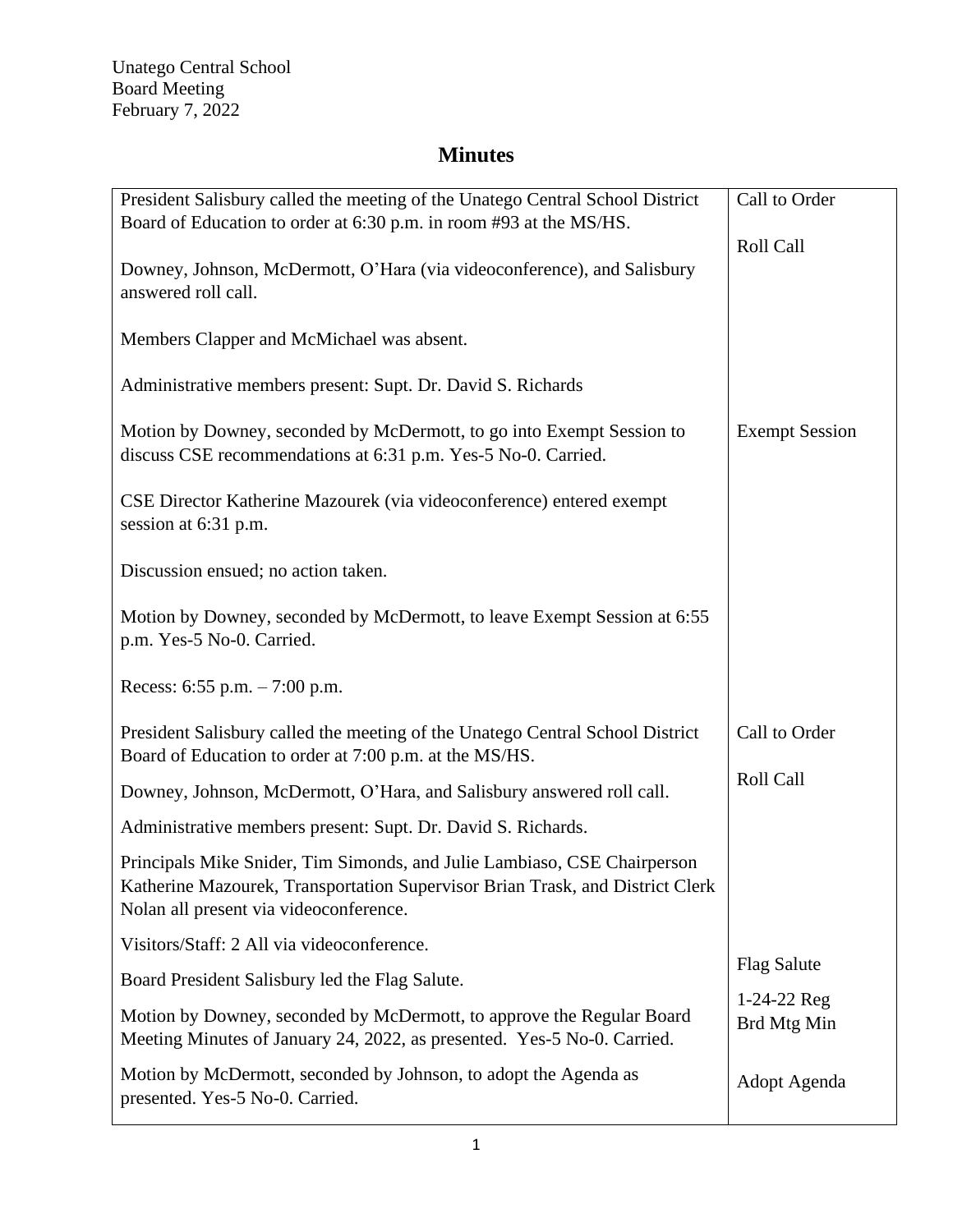| <b>Public Comment-</b> None                                                                                         |                |
|---------------------------------------------------------------------------------------------------------------------|----------------|
| <b>Presentations</b>                                                                                                |                |
| Administrators' Report - Elementary Principal Mike Snider:                                                          |                |
| The second round of Fast Bridge testing will be taking place soon.                                                  | M. Snider      |
| February 11 is "Rock Star Day"-Be an Educational Rock Star sponsored<br>$\bullet$                                   |                |
| by the Elementary PTO. Award winning singer/songwriter Jared                                                        |                |
| Campbell will be performing.                                                                                        |                |
| All UPK-5 grade students participate in music. Fourth and fifth grade                                               |                |
| students are also able to participate in band.                                                                      |                |
|                                                                                                                     |                |
| Middle School Principal Tim Simonds:                                                                                | T. Simonds     |
| Thank you to Mike and Brian, the MS decided to add the Fast Bridge                                                  |                |
| Assessment program as a testing tool. In the process of starting mid-                                               |                |
| year assessments.                                                                                                   |                |
| A Direct Intervention Reading program has been started in the MS to<br>٠                                            |                |
| help with learning gaps due to COVID-19.                                                                            |                |
| The district hired a retired math teacher to tutor those in need.                                                   |                |
| We have seen about 25% of students show improvement in their grades<br>$\bullet$                                    |                |
| in $7 & 8$ grade math.                                                                                              |                |
| The district started a No Place for Hate Club, at this time there are about                                         |                |
| 14 students signed up.                                                                                              |                |
|                                                                                                                     | J. Lambiaso    |
| High School Principal Julie Lambiaso:                                                                               |                |
| Finished the 1 <sup>st</sup> semester, kids will have some class changes.                                           |                |
| March 1 the 10 <sup>th</sup> grade students will be visiting the BOCES CTE<br>$\bullet$                             |                |
| program.                                                                                                            |                |
| March 2 are $10th$ grade PSAT day.                                                                                  |                |
| The district has been seeing a lot of Alumni coming into be substitutes.<br>This has been a very nice thing to see. |                |
|                                                                                                                     |                |
| -Discussion ensued between the board and principals regarding literacy in the                                       |                |
| buildings.                                                                                                          | Supt. Richards |
| Superintendent's Report - Dr. David S. Richards:                                                                    |                |
| The board should have received an email from SuperEval for evaluating<br>$\bullet$                                  |                |
| the Superintendent.                                                                                                 |                |
| COVID-19 update: Since last Thursday the district has only had 2                                                    |                |
| positive cases. Cases seem to be trending down regionally.                                                          |                |
| Negotiations will be starting within the next couple of weeks with the                                              |                |
| Unatego non-teaching association. Their contract expires in June 2022.                                              |                |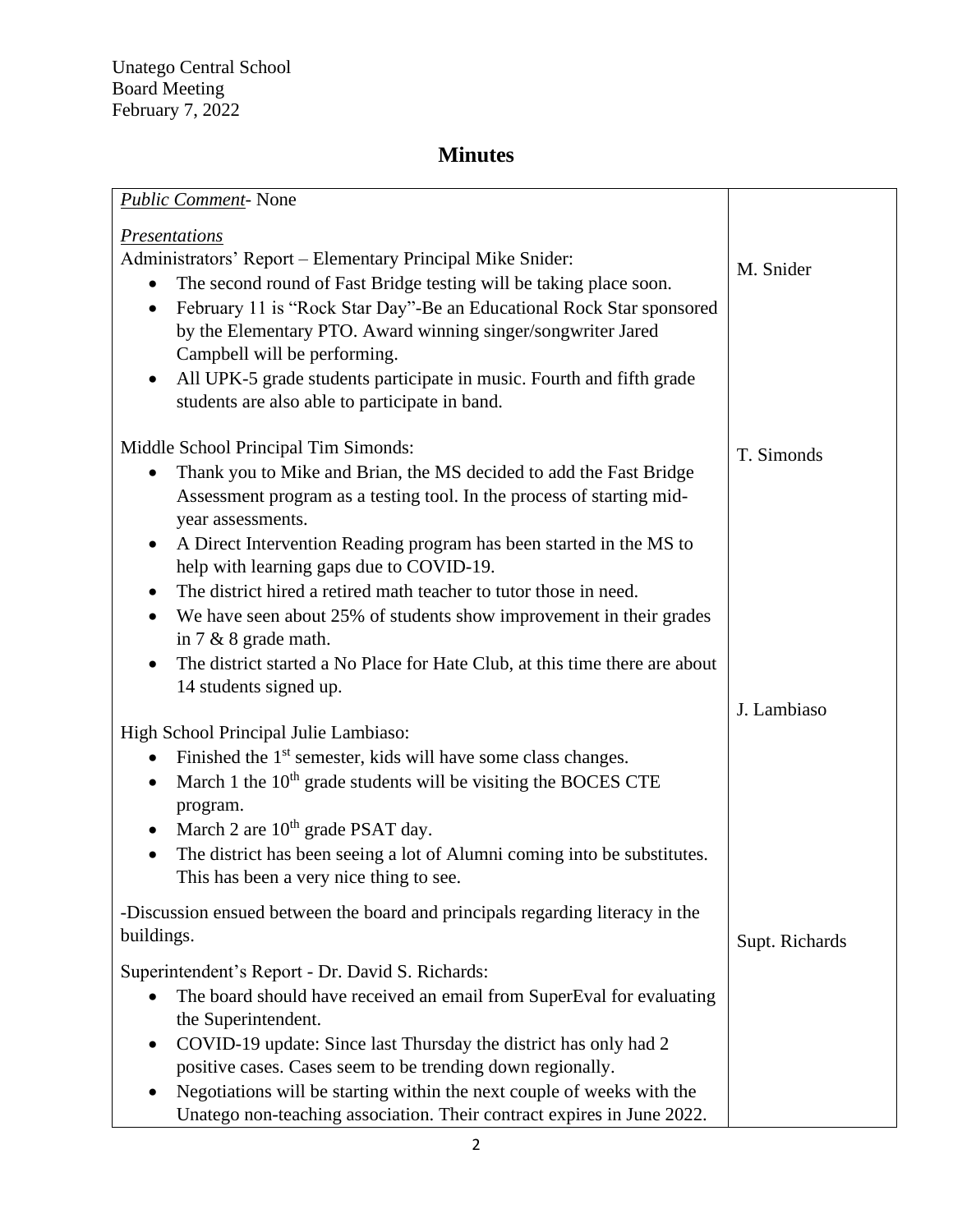Unatego Central School Board Meeting February 7, 2022

| The New York State Comptrollers conducted an exit interview on<br>$\bullet$<br>Monday, February 7, with the Superintendent, Business Manager,<br>Technology Director, and Board President. The district will have a<br>corrective action plan put together for board approval.<br>Thank you to Jay McDermott and Cindy O'Hara for attending the<br>$\bullet$<br>Annual Legislative Breakfast on February 5. The zoom meeting was<br>very well attended.<br>The Buildings and Grounds Committee was sent additional information<br>$\bullet$<br>on what a multi-purpose field would look like and the cost. |                                                         |
|------------------------------------------------------------------------------------------------------------------------------------------------------------------------------------------------------------------------------------------------------------------------------------------------------------------------------------------------------------------------------------------------------------------------------------------------------------------------------------------------------------------------------------------------------------------------------------------------------------|---------------------------------------------------------|
| <b>Committee Report: Jay McDermott:</b>                                                                                                                                                                                                                                                                                                                                                                                                                                                                                                                                                                    | J. McDermott                                            |
| The Policy Committee met on January 27 to discuss updating policies<br>#1510, #5640, #6150, #6151, & #7320. These policies are on the agenda<br>for the first reading.                                                                                                                                                                                                                                                                                                                                                                                                                                     |                                                         |
| -See attached minutes from the Policy Committee meeting.                                                                                                                                                                                                                                                                                                                                                                                                                                                                                                                                                   |                                                         |
| Administrative Action                                                                                                                                                                                                                                                                                                                                                                                                                                                                                                                                                                                      |                                                         |
| Motion by Downey, seconded by McDermott, to approve the following<br>resolutions 4.1-4.14 as presented. Yes-5 No-0. Carried.                                                                                                                                                                                                                                                                                                                                                                                                                                                                               | Abolish BP#7150<br><b>Educational Srvs</b>              |
| RESOLVED: Upon the recommendation of the Superintendent of Schools that<br>this Board does hereby approve the recommendation from the district's<br>Attorney to abolish Policy #7150 Educational Services For Married/Pregnant<br>Students as presented.                                                                                                                                                                                                                                                                                                                                                   | for Married/<br><b>Pregnant Students</b><br>Approve CSE |
| RESOLVED: Upon the recommendation of the Superintendent of Schools that                                                                                                                                                                                                                                                                                                                                                                                                                                                                                                                                    | Recommendations                                         |
| this Board does hereby approve CSE Recommendations as presented.                                                                                                                                                                                                                                                                                                                                                                                                                                                                                                                                           | Approve Unpaid                                          |
| RESOLVED: Upon the recommendation of the Superintendent of Schools that                                                                                                                                                                                                                                                                                                                                                                                                                                                                                                                                    | Leave-T. Wetmore                                        |
| this Board does hereby approve Tina Wetmore's approximate 2-month unpaid<br>leave of absence as presented.                                                                                                                                                                                                                                                                                                                                                                                                                                                                                                 | Approve Perm                                            |
| RESOLVED: Upon the recommendation of the Superintendent of Schools that<br>this Board does hereby approve Curtis Leonard's permanent appointment as a                                                                                                                                                                                                                                                                                                                                                                                                                                                      | Appt. C. Leonard-<br><b>Bus Driver</b>                  |
| bus driver, effective February 1, 2022, as presented.                                                                                                                                                                                                                                                                                                                                                                                                                                                                                                                                                      | Appoint Sub                                             |
| RESOLVED: Upon the recommendation of the Superintendent of Schools that                                                                                                                                                                                                                                                                                                                                                                                                                                                                                                                                    | Teacher-E. Posey                                        |
| this Board does hereby appoint Elizabeth Posey substitute teacher for the 2021-<br>2022 school year as presented.                                                                                                                                                                                                                                                                                                                                                                                                                                                                                          | Appoint Long-term<br>Sub Teacher-S.<br>Havens           |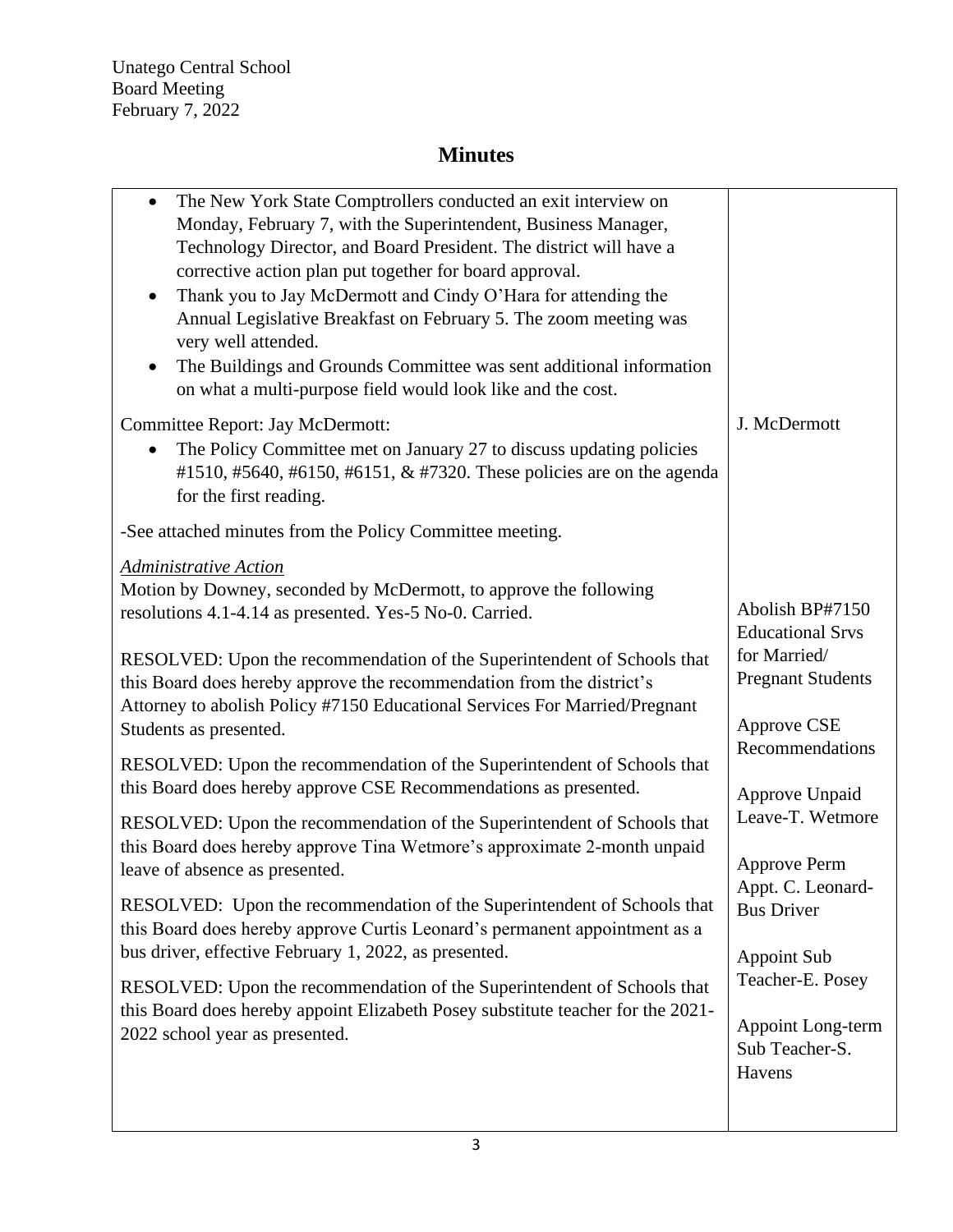Unatego Central School Board Meeting February 7, 2022

| RESOLVED: Upon the recommendation of the Superintendent of Schools that<br>this Board does hereby appoint Stephanie Havens as a long-term substitute<br>teacher for elementary grade 6 ELA, effective February 8, 2022, as presented. | <b>Appoint Sub Nurse-</b><br>A. Hatzidakis       |
|---------------------------------------------------------------------------------------------------------------------------------------------------------------------------------------------------------------------------------------|--------------------------------------------------|
| RESOLVED: Upon the recommendation of the Superintendent of Schools that<br>this Board does hereby appoint Ashley Hatzidakis as a substitute nurse for the<br>2021-2022 school year as presented.                                      | Accept Retirement-<br>C. Nages, Music<br>Teacher |
| RESOLVED: Upon the recommendation of the Superintendent of Schools that<br>this Board does hereby accept Cheryl Nages resignation for the purpose to<br>retire as a music teacher, effective June 30, 2022, as presented.             | <b>Appoint Math</b><br>Tutor-T. McMullin         |
| RESOLVED: Upon the recommendation of the Superintendent of Schools that<br>this Board does hereby appoint Tim McMullin as a math tutor at the contractual<br>rate, effective February 8, 2022, as presented.                          |                                                  |
| <b>Public Comment-</b> None                                                                                                                                                                                                           |                                                  |
| Round Table Discussion-<br>M. Downey – Commented to the board that Bainbridge people are always<br>talking about how good Unatego athletics are. It is very nice to hear.                                                             |                                                  |
| J. McDermott – Expressed how nice it would be if the school had a way to<br>enforce the school speed zones.                                                                                                                           | Adjournment                                      |
| Adjourn:<br>Motion by McDermott, seconded by Downey, to adjourn the meeting at 7:46<br>p.m. Yes-5 No-0. Carried.                                                                                                                      |                                                  |
| Sheila Nolan<br><b>District Clerk</b>                                                                                                                                                                                                 |                                                  |
|                                                                                                                                                                                                                                       |                                                  |
|                                                                                                                                                                                                                                       |                                                  |
|                                                                                                                                                                                                                                       |                                                  |
|                                                                                                                                                                                                                                       |                                                  |
|                                                                                                                                                                                                                                       |                                                  |